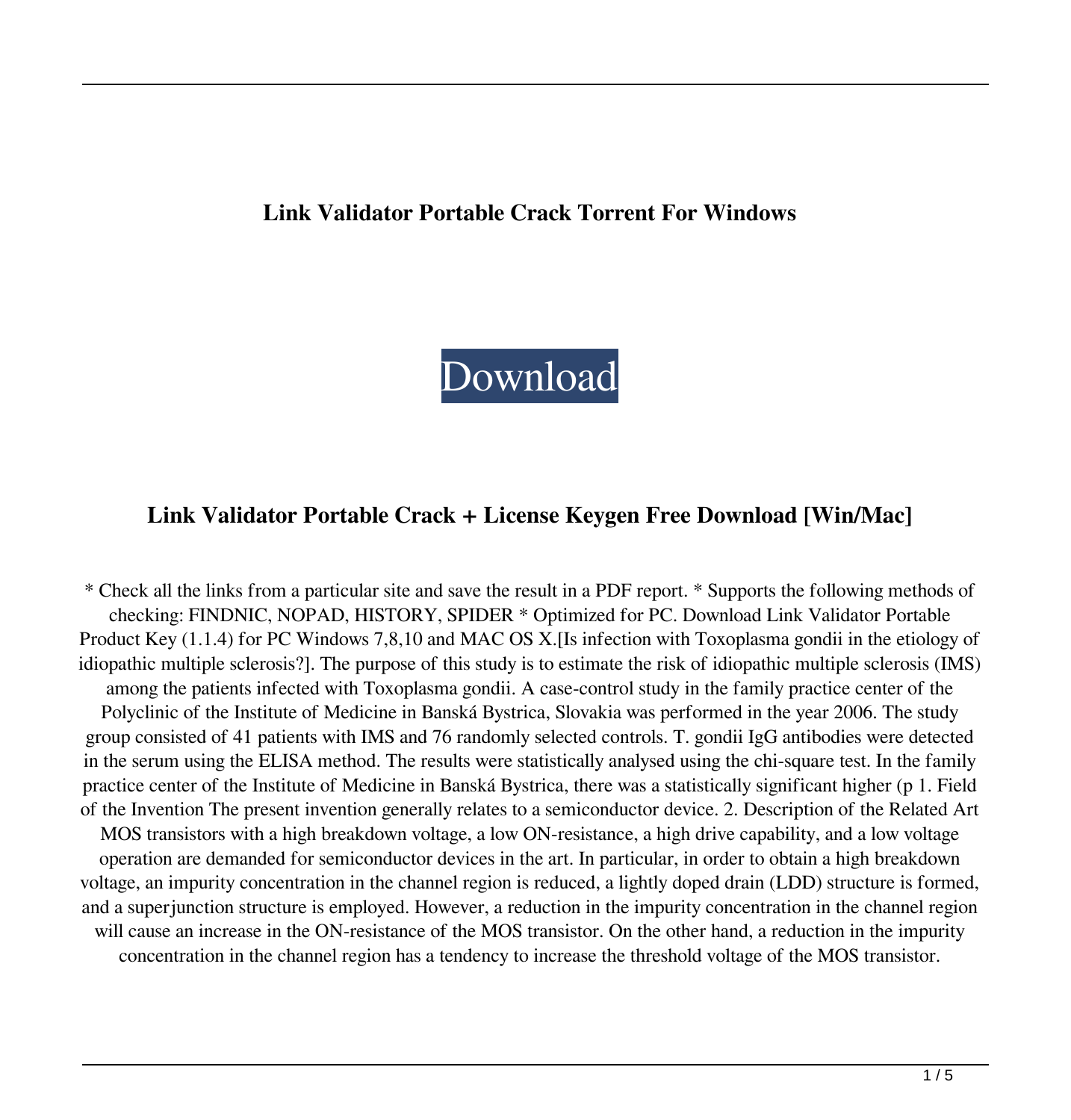Therefore, it is difficult to sufficiently improve the breakdown voltage while ensuring a low ON-resistance. Furthermore, the impurity concentration in the channel region must be set higher in order to reduce the threshold voltage of the MOS transistor.

#### **Link Validator Portable Crack Product Key Full Download**

- Verify a domain or a set of domains - Validate a link - Verification report in PDF format - Use the ability to autoload the links Main features: - Auto-load the links - Verify the links from a domain - Free text search - Free text file input - Validation of the URL and status code - Automatic saving of the results - Creating of a report in PDF format DETAILED DESCRIPTION 1. The software. The software consists of a simple and intuitive user interface. There are three tabs: Main, Settings, Logs. On the Main tab, there is a button to save the result in a PDF file. The settings tab gives you the opportunity to select the domain, its language and the criteria for accepting the link. The log tab allows you to save the verification process. 2. Verification process. When you enter the domain address and click on the verify button, the software will search for all the links of the domain. As soon as you verify a link, it will appear in the list. You can verify many links at once and you can select the status code. The verification process includes a progress bar. The software will create a progress log and save it in a text file. 3. Report. Once the links have been checked, the software creates a report in the specified format. All the links are listed with their status code, the verification time and the loading time. 4. Auto-loading. The software can automatically load the links. 5. Word. The software can also verify a word. 6. Free text search. The software can search for any text in a document. 7. Free text file input. The software can search any text in a file. 8. Add to log. You can add any text to the log. 9. Configuration. The software can be configured to set specific data. 12. The software includes a detailed help file. 13. The software is a Portable version. You can install the program in any PC. The software is freeware. 14. The software does not include any annoying advertising. How to install and uninstall: 1. Extract the program to any folder. You can also install the program to a floppy disk. 2. Double click the setup file. 3. The install wizard will guide you through the installation process. 4. When you have done everything, close the program and launch the un 77a5ca646e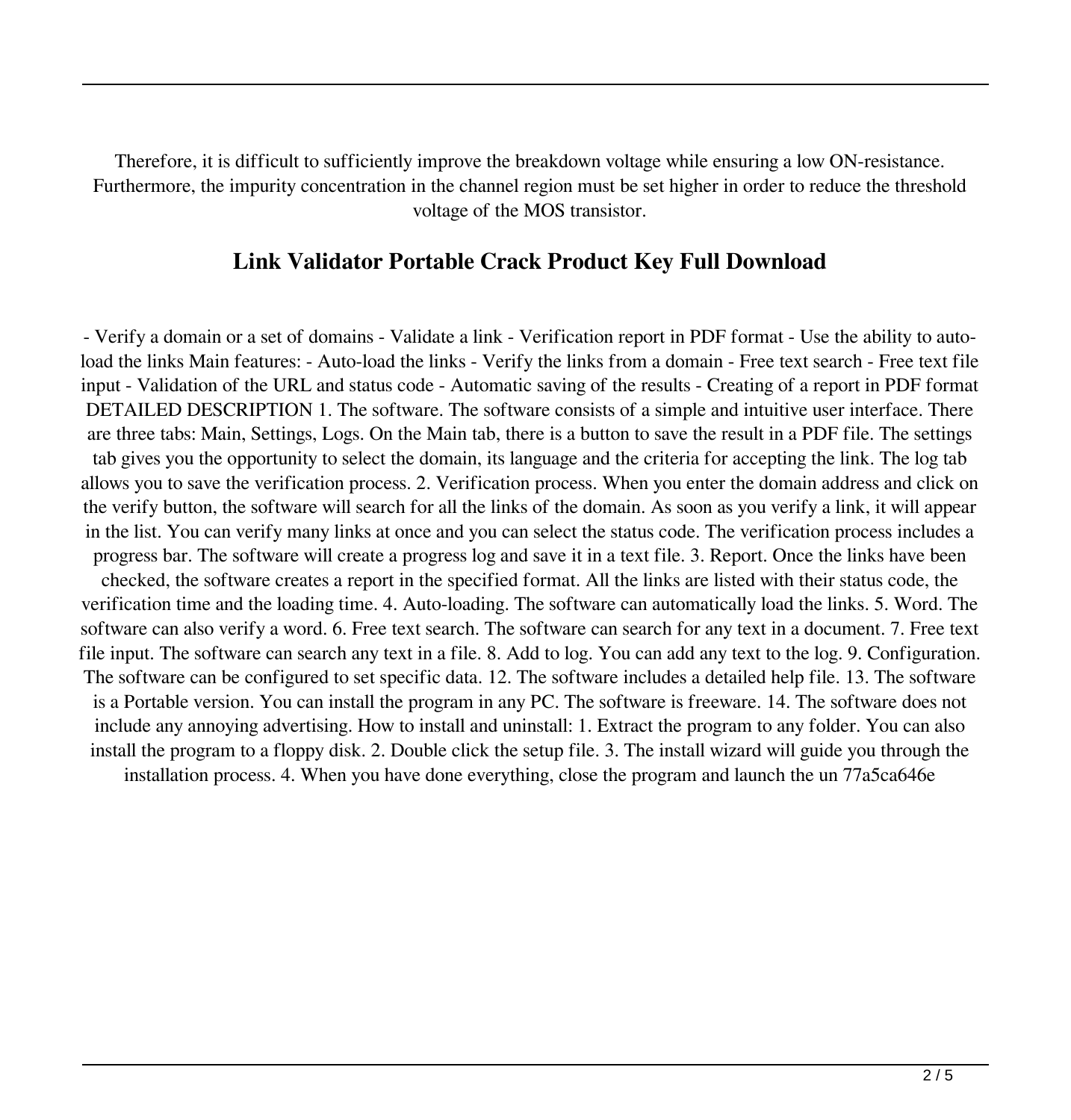## **Link Validator Portable Crack Free X64 [Latest 2022]**

A: This should help: You don't need to install anything. A: there are many websites that do this. See Gastric cytoprotective mechanisms in the rat. This study aimed to establish the role of prostaglandins, 5-hydroxytryptamine (5-HT), and K(+)-ATP channels in the rat gastric mucosal defence system. Rats received either intragastric (i.g.) or intraperitoneal (i.p.) PGE1, EP2-prostaglandin receptor agonist, or i.g. PGF2alpha, EP2-prostaglandin receptor agonist, or i.p. indomethacin, cyclooxygenase inhibitor, or i.g. 5-HT, or i.g. glibenclamide, K(+)-ATP channel inhibitor, alone or in combination. The total gastric output was measured and mucosal damage was evaluated using a macroscopic score. The mucosal production of PGE2, cyclic nucleotides, and mucin was also assessed. The i.g. administration of PGE1 or i.p. administration of PGF2alpha or indomethacin prevented the total gastric output from increasing and decreased the macroscopic score. The mucosal damage was not prevented in the absence of an increase in PGE2 production. 5-HT produced a significant increase in the mucosal production of PGE2, cAMP, and mucin and reduced the macroscopic score. Glibenclamide blocked the 5-HT-induced increase in cAMP and PGE2 and reduced the macroscopic score. The results show that the protective action of 5-HT is not mediated by the production of PGE2. They also show that the production of cAMP and PGE2 induced by 5-HT is mediated by the opening of  $K(+)$ -ATP channels. Thus, 5-HT may act directly on mucosal defence mechanisms, reducing the severity of mucosal damage, by regulating the mucosal production of cyclic nucleotides and mucin.Q: VueJS: Can i use a component and binding multiple different components? I'm trying to

## **What's New In Link Validator Portable?**

The URL Validator Portable is a useful tool designed to help you verify the hyperlinks from a certain domain. You only need to enter the domain address and click one button in order to check all the links. The results of the verification are automatically saved in a PDF report that includes details about the status code and the loading time. Review URL Validator Portable Step by step instructions are provided below. 1. Download URL Validator Portable and save it to your hard drive. 2. Launch the application and it will display a window that will ask you to enter the domain address you want to check. In the example below the address is 3. Click the Start check button to check all the links from the entered address. 4. A PDF report with the status code and the loading time will appear. If you want to check more links just click the button and enter the new address to check and then click the Start check button again. -- 5.. -- The above list of alternative downloads for URL Validator Portable might also be of interest to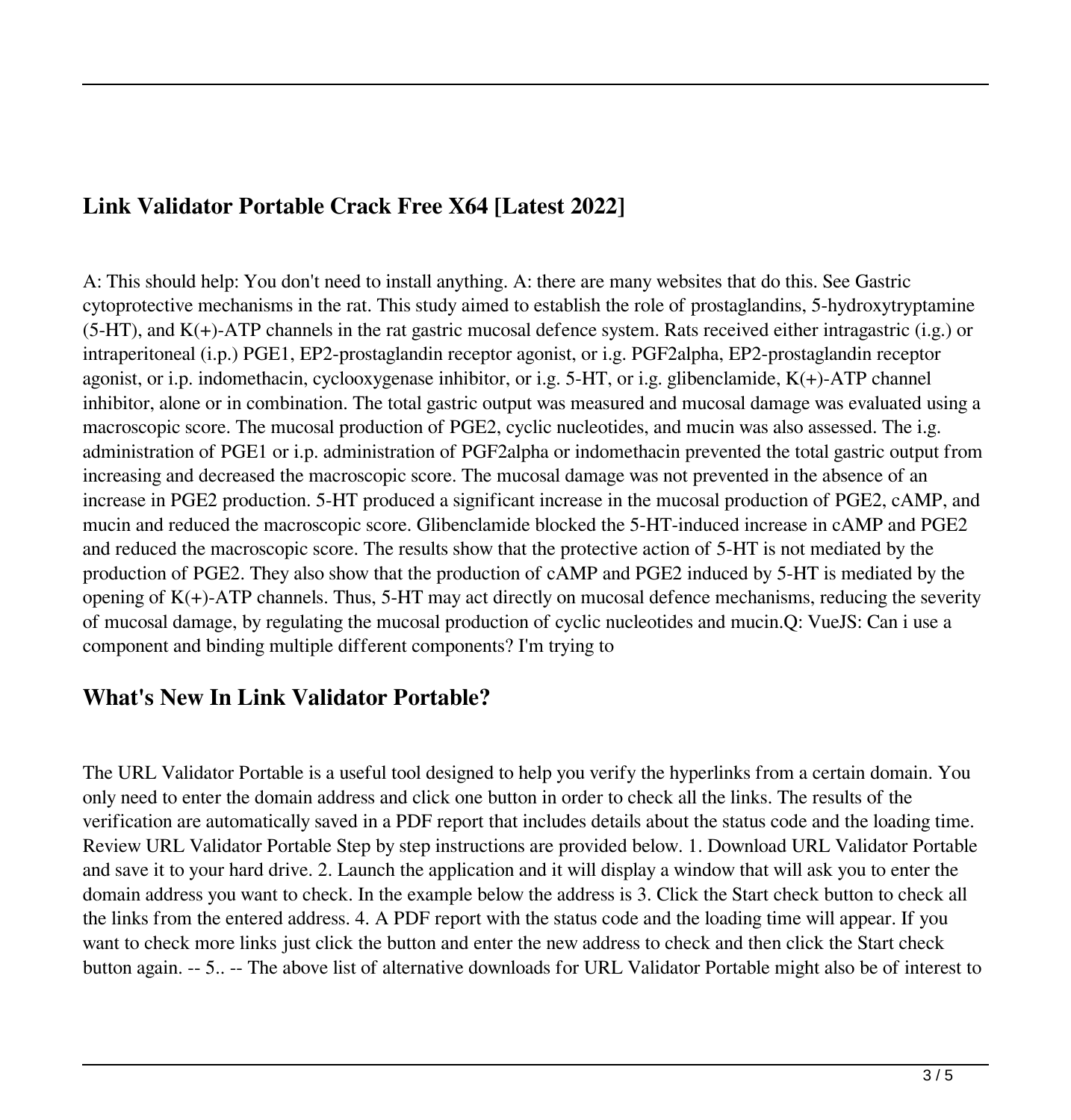you. You are about to download URL Validator Portable 3.0.0.2655 Would you like to download URL Validator Portable 3.0.0.2655? (Any remaining download links will appear here)Q: Unit test fails when using Nunit to run in process I have the following code that runs a T4 template to create an Entity Framework model. I am using Unit testing with Nunit to test this code. I have enabled Nunit to run in process. All my other unit tests (that are outside this T4 template) works fine. My problem is this particular Unit test fails and shows this error when I run it from the Nunit console. System.InvalidOperationException: 'The process cannot access the file 'C:\Users\\*\*\*\*\*\AppData\Local\Temp unit2030.tmp' because it is being used by another process.' The thing is, that when I run it from Visual Studio it works. I am new to Nunit and can't figure this out. I've had a look at this. It was the case where Nunit was trying to log the logs to a file that it couldn't access. I tried the following and the test still fails. [assembly: NUnit.Framework.TestFixtureAttribute("Sample Test")] [TestFixture] public class tSamples { } A: NUnit.exe is a console application. It is trying to log something to a file. The log file should only be used by NUnit itself. Q: